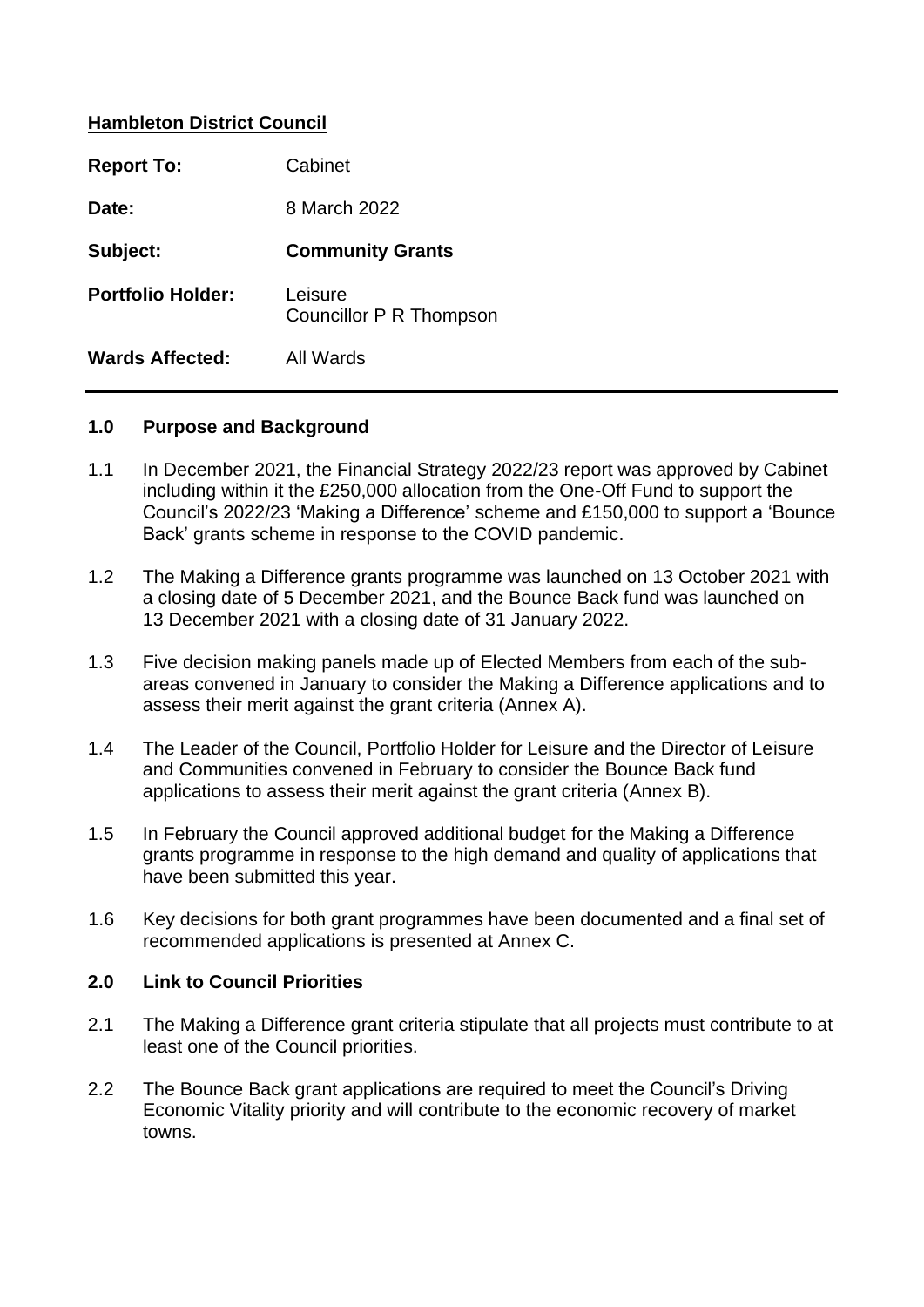# **3.0 Risk Assessment**

3.1 There are no significant risks in approving the recommendations of this report.

# **4.0 Financial Implications**

- 4.1 With regards to the previous year's Making a Difference grants programme, 7 projects awarded a grant in 2021/22 have not been completed. It is proposed that these organisations are granted permission to carry forward these funds into 2022/23 rather than return the monies to the One-Off Fund.
- 4.2 Grant allocations for 2022/23 total £397,754 for the Making a Difference fund.
- 4.3 Grants allocations for 2022/23 total £129,508 for the Bounce Back fund.
- 4.4 All the grants awarded will be to legitimate, constituted bodies with their own bank accounts. Each grant recipient will be required to submit proof of expenditure before payments are released.
- 4.5 All grant holders are informed that the grant cannot be increased under any circumstances and terms and conditions are signed to this effect.
- 4.6 Any grants that are not accepted will be returned to the Council's One-Off Fund.
- 4.7 Any funds that are allocated to the grant applicant and are not claimed by 31 March 2023 deadline will be returned to the One-Off Fund.
- 4.8 Any funds that are claimed by the grant recipient and are not spent will be paid back to the Council and returned to the One-Off Fund.

## **5.0 Legal Implications**

5.1 Each grant holder must adhere to a set of terms and conditions. This ensures the grant is spent correctly, that any legal requirements are met, that the grant is properly publicised and Hambleton District Council is acknowledged accordingly, and that the grant is closely monitored.

## **6.0 Equality/Diversity Issues**

- 6.1 Both grants' programmes were open to all eligible organisations that are not-forprofit, formally constituted, possess a bank account and whose proposed projects will benefit the community in Hambleton.
- 6.2 The awarded grants take into account equality and diversity to ensure that the schemes and their benefits are open to all members of the community.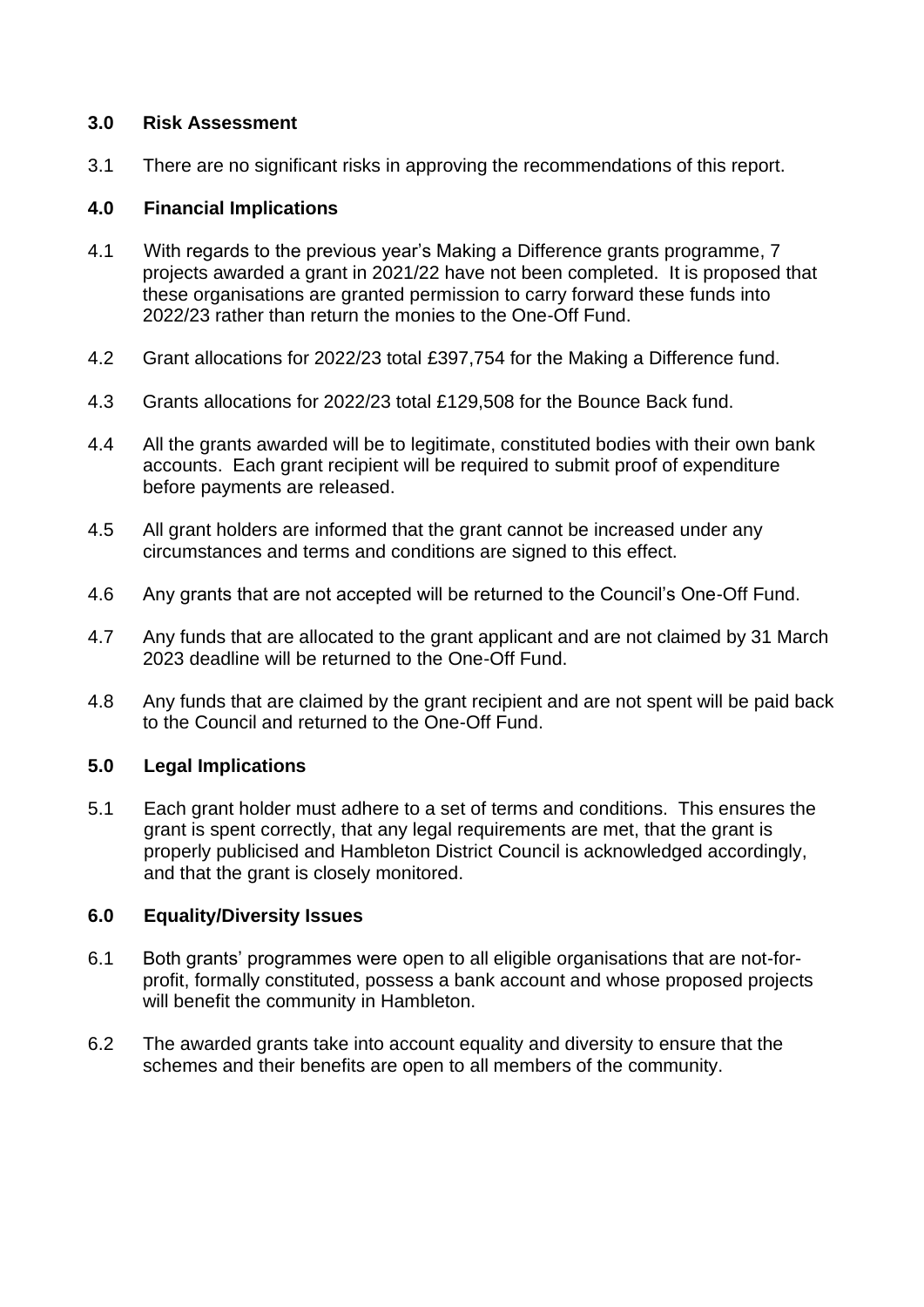# **7.0 Recommendations**

- 7.1 That Cabinet approves:
	- (1) the grant allocations proposed in Appendix C of the report; and
	- (2) the carry forward of 7 grants from 2021/22 into 2022/23 as proposed in paragraph 4.1 of the report.

Steven Lister Director of Leisure and Communities

| <b>Background papers:</b> | None                                                         |
|---------------------------|--------------------------------------------------------------|
| <b>Author ref:</b>        | l W                                                          |
| <b>Contact:</b>           | Lisa Wilson<br>Service Manager (Communities)<br>01609 767149 |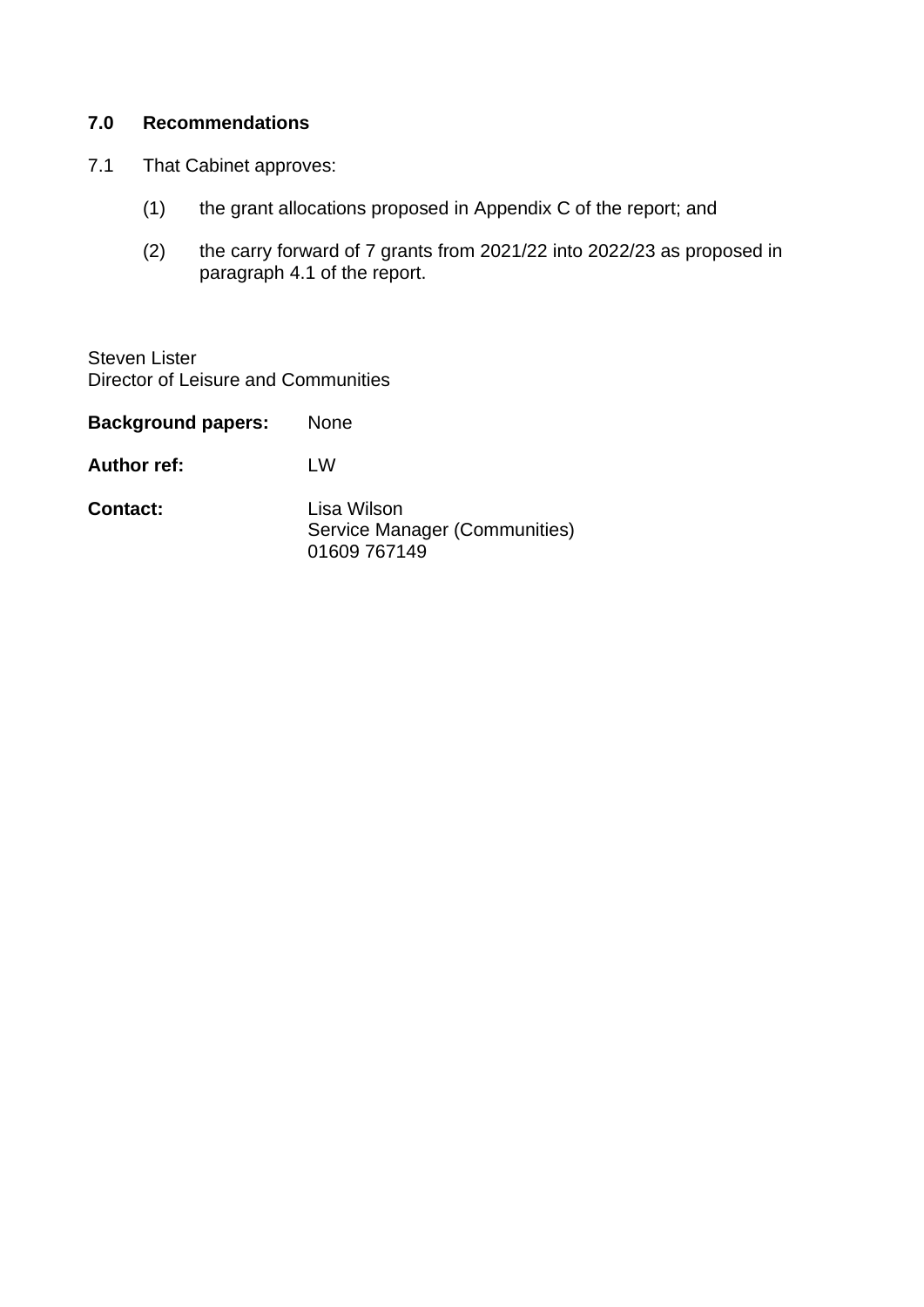Appendix A



# **Making a Difference Grant: Criteria**

The principle of the grants programme is to fund projects that will make a genuine difference to Hambleton residents' quality of life. These guidance notes set out the factors that will be considered as part of the assessment and decision-making process.

#### **Eligibility**

- Eligible organisations will be not for profit groups or organisations with a bank account and constitution, or a Town or Parish Council. Ineligible organisations include statutory bodies (excluding Town and Parish Councils), individuals, businesses or groups/organisations that seek to promote political or religious extremism or radicalisation.
- Grant recipients will be financially solvent.
- The grant must not be used to replace statutory funding that has been withdrawn.
- The total amount requested from the Making a Difference Fund will not exceed 75% of the total cost of the project.
- The minimum grant award is £2,000 and the maximum grant award is £25,000.
- Generally, works on land or to buildings will only be funded if the applicant can evidence that they own the land or building or hold a minimum of 10 years remaining on their lease.
- Salaries and general running costs should only be funded in exceptional circumstances Projects must be able to be delivered between 1 April 2022 and 31 March 2023.

#### **Factors to consider**

#### • **Impact on the community**

Each applicant has been asked to explain what difference their project will make. Consider which project(s) will have the greatest impact to the quality of life for residents.

#### • **Evidence of need**

Applicants have been asked to demonstrate a genuine community need for the project. This could be evidenced in a Parish Plan or through user group consultation.

#### • **Council priorities**

Each application must meet at least one of the Council's priorities:

• Driving economic vitality

• Caring for the environment

• Enhancing health and wellbeing

- Providing a special place
- to live

## • **The percentage of the total project cost applied for**

The maximum grant available is 75% of the total project cost with the expectation that the applicant will contribute at least 25% from other fundraising activity. Those requesting a smaller percentage of funding may represent better value for money.

#### • **The number of beneficiaries supported per Council £1**

Each applicant has been asked to estimate how many people will benefit should the application be successful. The lower the cost per beneficiary, the greater the community benefit per capita and may, but not always, offer greater value for money.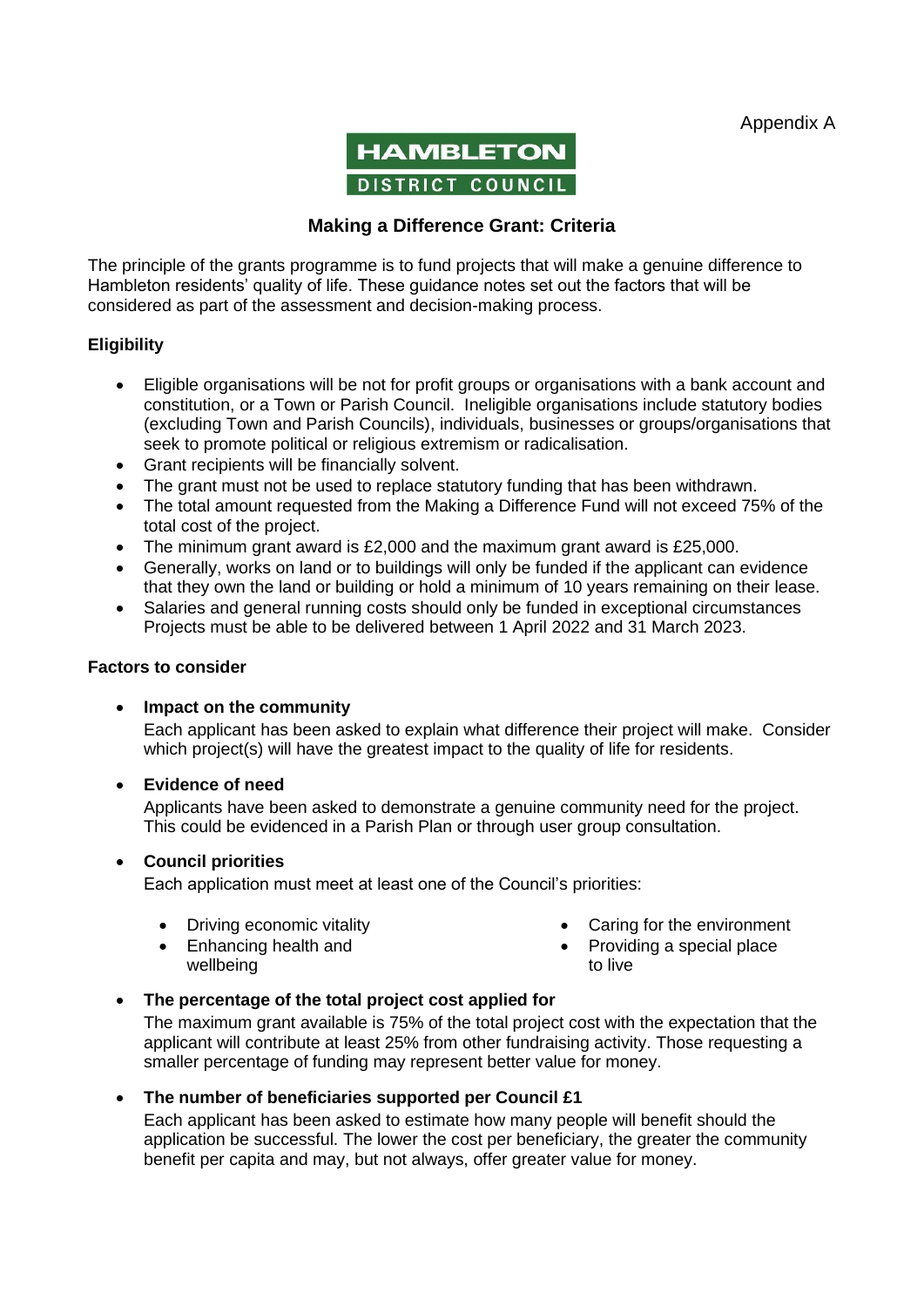### • **The long term impact of each project**

Some projects are short term pilots that provide an immediate response to an acute need, whilst others are capital projects that will bring long term benefit beyond the lifespan of the grant programme. Consider which project(s) will have the biggest impact on the lives of people.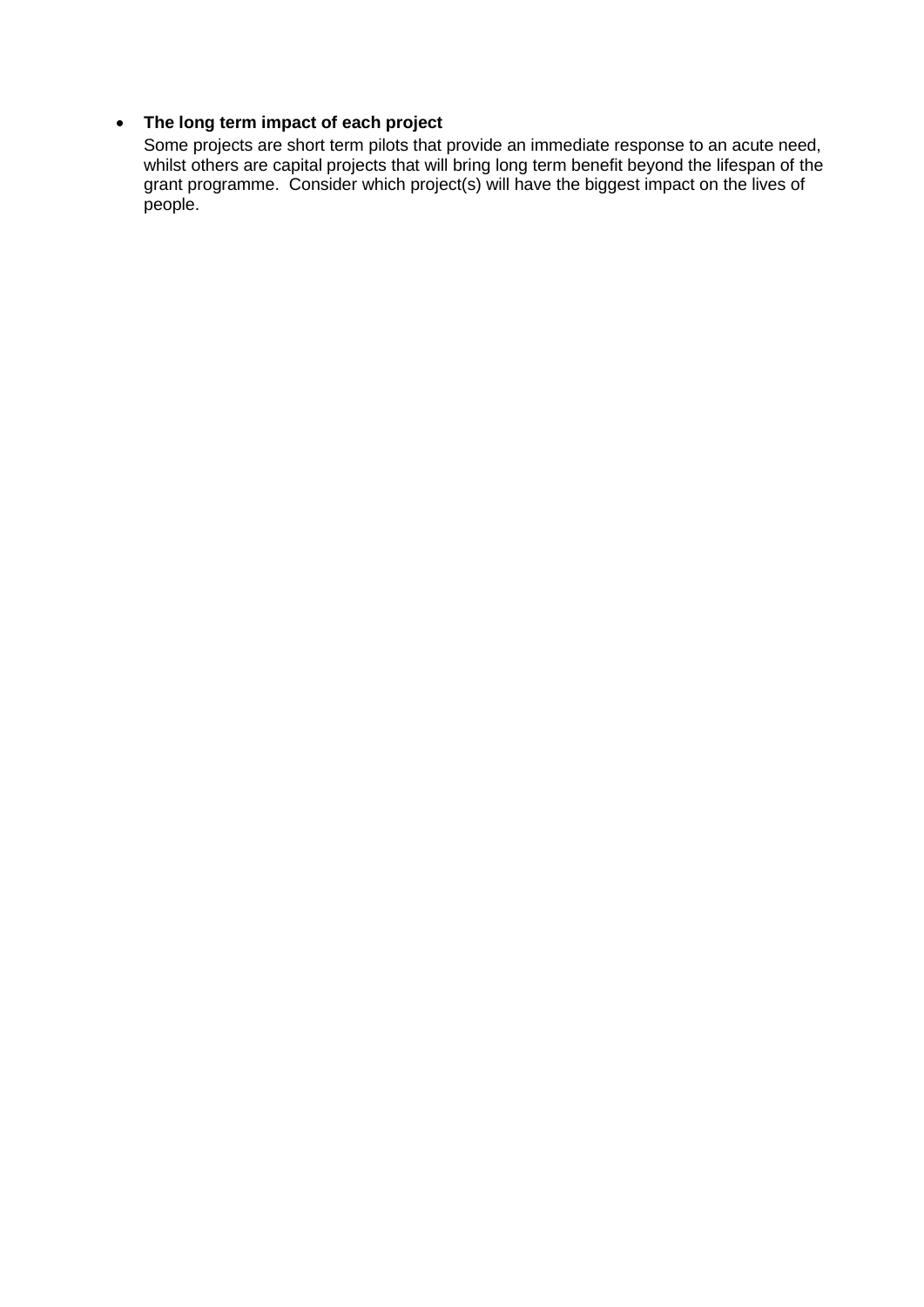

#### **Bounce Back Grant: Criteria**

The principle of the grants programme is to fund projects that will make a genuine difference to Hambleton residents' quality of life. The focus of the programme is to fund capital costs to support infrastructure projects that drive economic recovery, help boost the local economy and benefit people who visit, live and/or work in Hambleton.

These guidance notes set out the factors that will be considered as part of the assessment and decision-making process.

#### **General eligibility**

- Eligible organisations will be not for profit groups or organisations with a bank account and constitution, or a Town or Parish Council. Ineligible organisations include statutory bodies (excluding Town and Parish Councils), individuals, businesses or groups/organisations that seek to promote political or religious extremism or radicalisation.
- Grant recipients will be financially solvent.
- The grant must not be used to replace statutory funding that has been withdrawn.
- The total amount requested from the Bounce Back Fund will not exceed 75% of the total cost of the project.
- The minimum grant award is £25,000 and the maximum grant award is £50,000.
- Generally, works on land or to buildings will only be funded if the applicant can evidence that they own the land or building or hold a minimum of 10 years remaining on their lease.
- Projects must be able to be delivered between 1 April 2022 and 31 March 2023.

#### **Project eligibility**

Projects must contribute to the Council's priority **'Driving Economic Vitality'** and:

- focus on enabling towns to 'bounce-back' economically with respect to Covid-19;
- contribute to economic sustainability;
- demonstrate value for money:
- have a positive impact on the local community (residents, community organisation/groups or businesses and can include the local environment)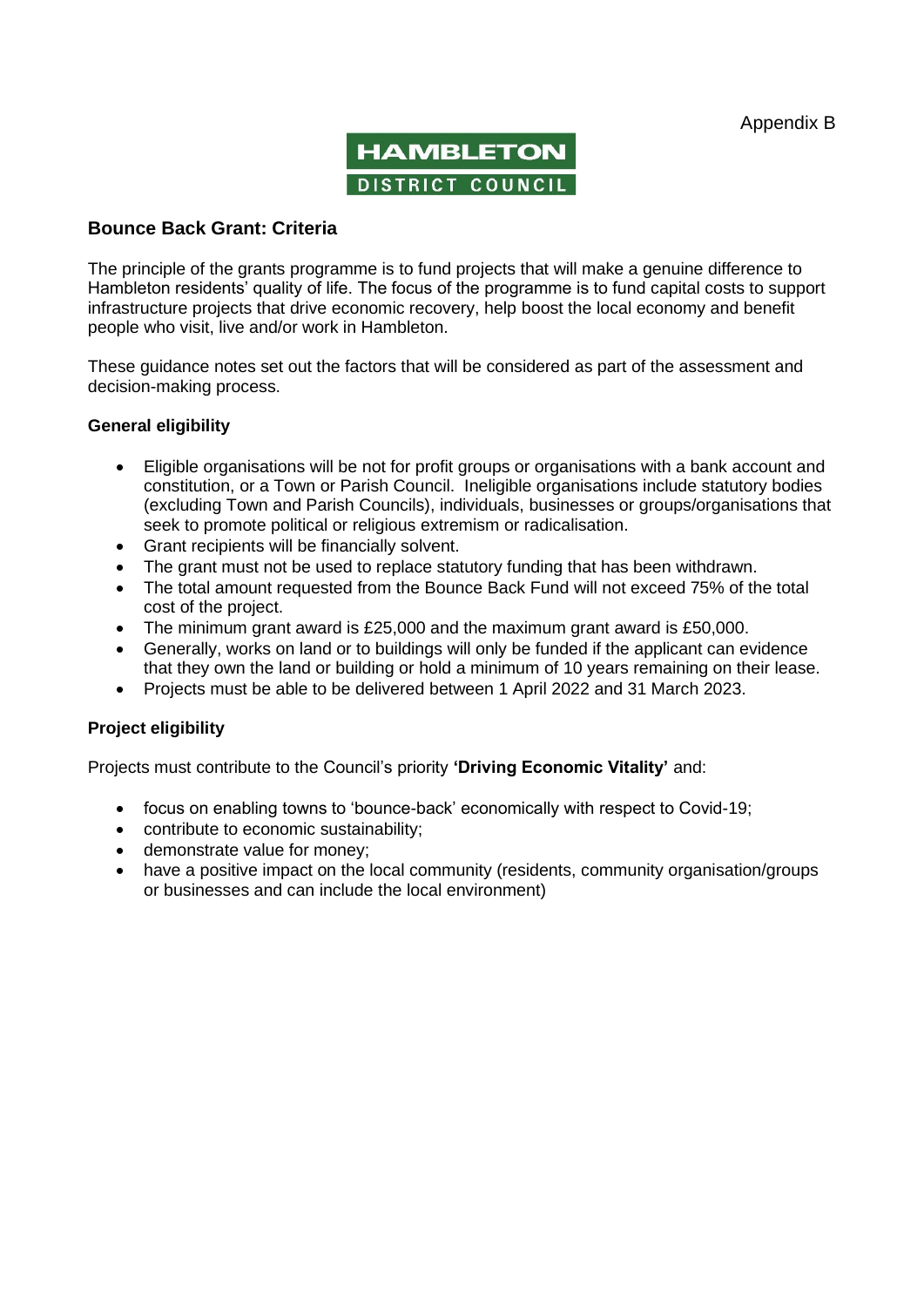# **Making a Difference grant recommendations**

# **Thirsk Panel**

| <b>Project name</b>                   | Organisation                            | <b>Recommended</b> |
|---------------------------------------|-----------------------------------------|--------------------|
|                                       |                                         | award              |
| Upgrade of kitchen and toilets to     | <b>Thirsk Athletic Bowling Club</b>     | £2,220.00          |
| include the installation of hot water |                                         |                    |
| Re-establishing post Covid            | <b>Thirsk Royal British Legion Band</b> | £4,934.00          |
| Hall refurbishment                    | Parochial Church Council of St          | £24,000.00         |
|                                       | <b>Oswald's Sowerby</b>                 |                    |
| Play park refurbishment               | Siltons and Kepwick Play Area           | £2,083.00          |
|                                       | Fund                                    |                    |
| Disabled washroom facilities and      | Thirsk and Sowerby Institute            | £10,500.00         |
| baby changing facilities              |                                         |                    |
| Hall re-development                   | <b>Sessay Community Trust</b>           | £11,106.00         |
| The Chicken Shed - Learning and       | North Yorkshire Youth                   | £3,795.00          |
| <b>Heritage Centre</b>                |                                         |                    |
| Children's playground                 | <b>Hillside Rural Activity Park</b>     | £15,236.00         |
| Creating a community space            | <b>Thirsk Community Library</b>         | £3,800.00          |
| Expansion and upgrade to existing     | <b>Thornton Le Moor Cricket Club</b>    | £4,000.00          |
| pavilion                              |                                         |                    |
| Access for all/toilets                | Thirsk and Sowerby Town Hall            | £23,500.00         |
| Thirsk map and information signage    | <b>Thirsk Town Council</b>              | £2,250.00          |
| Play equipment                        | <b>Carlton Miniott Playing Field</b>    | £3,000.00          |
|                                       | Association                             |                    |
| Climate care project                  | <b>Thirsk St James Methodist</b>        | £23,287.00         |
|                                       | Church                                  |                    |
| Wheelchair access to the Rotary       | <b>Rotary Club of Thirsk</b>            | £8,200.00          |
| Walk                                  | <b>Benevolent Fund</b>                  |                    |
| Information is power                  | <b>Community Works</b>                  | £5,737.00          |

# **Easingwold Panel**

| <b>Project name</b>                                       | Organisation                                     | <b>Recommended</b><br>award |
|-----------------------------------------------------------|--------------------------------------------------|-----------------------------|
| Regeneration of the War Memorial<br>Park                  | <b>Easingwold Town Council</b>                   | £9,375.00                   |
| Making a greater difference to the<br>youth of Easingwold | Cozie Youth Group                                | £6,175.00                   |
| <b>Spinning Bikes</b>                                     | The Galtres Centre                               | £14,000.00                  |
| Easingwold Outdoor Centre car                             | 1st Easingwold (Forest of                        | £10,847.00                  |
| parking area improvement                                  | <b>Galtres) Scout Group</b>                      |                             |
| Huby Sports Pavilion replacement                          | <b>Huby Playing Fields Association</b>           | £23,760.00                  |
| Solar and storage                                         | Husthwaite Village Hall                          | £18,000.00                  |
| Clean air ventilation project                             | <b>Stillington Village Hall</b>                  | £9,375.00                   |
| <b>Helperby War Memorial cobbles</b>                      | <b>Brafferton and Helperby Parish</b><br>Council | £7,560.00                   |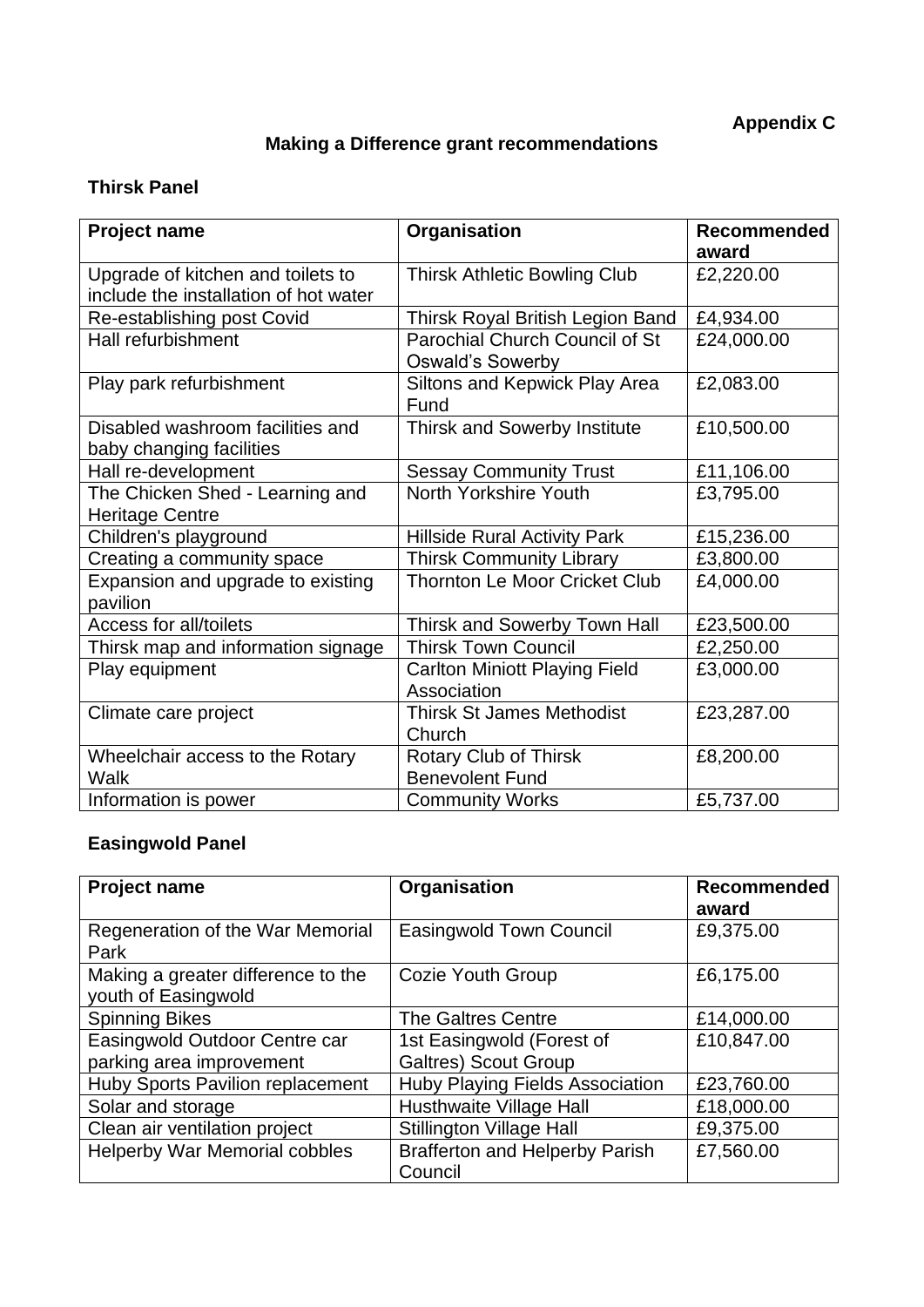# **Stokesley Panel**

| <b>Project name</b>                      | Organisation                            | <b>Recommended</b><br>award |
|------------------------------------------|-----------------------------------------|-----------------------------|
| Replacement swing equipment              | North Yorkshire County Scout<br>Council | £2,325.00                   |
| Bowling green edge repairs               | <b>Stokesley Bowling Club</b>           | £3,600.00                   |
| Yatton House community garden            | <b>Yatton House Society</b>             | £2,802.00                   |
| Enhancing health and wellbeing           | <b>JPC Community Farm</b>               | £5,000.00                   |
| River Stewards of the Living Leven       | <b>Tees Rivers Trust</b>                | £3,000.00                   |
| Sound and ventilation upgrade<br>project | Newby Village Hall                      | £5,845.00                   |
| Fitting out cricket pavilion             | <b>East Harlsey Cricket Club</b>        | £2,250.00                   |

# **Northallerton Panel**

| <b>Project name</b>                               | Organisation                                         | <b>Recommended</b><br>award |
|---------------------------------------------------|------------------------------------------------------|-----------------------------|
| <b>CCTV</b>                                       | Northallerton Scout and Guide<br>Group               | £2,334.00                   |
| Fit for the Future                                | Northallerton Men's Shed                             | £3,650.00                   |
| Changing room showers and<br>heating system       | Northallerton Town Football Club                     | £6,952.00                   |
| Jubilee garden                                    | <b>East Cowton Parish Council</b>                    | £3,176.00                   |
| Making a Splash                                   | <b>Northallerton Amateur</b><br><b>Swimming Club</b> | £7,125.00                   |
| Coming together, supporting<br>parents and carers | Parents and Carers of Special<br>Children            | £3,037.00                   |
| District scout event and creation of<br>website   | <b>North Hambleton District Scouts</b>               | £2,062.00                   |
| A New Start                                       | <b>Northallerton Street Angels</b>                   | £4,434.00                   |
| Pride and Prejudice public art<br>project         | Danby Wiske with Lazenby<br><b>Parish Council</b>    | £5,000.00                   |
| <b>Brompton Community Project</b>                 | <b>Brompton Recreation Group</b>                     | £2,011.00                   |